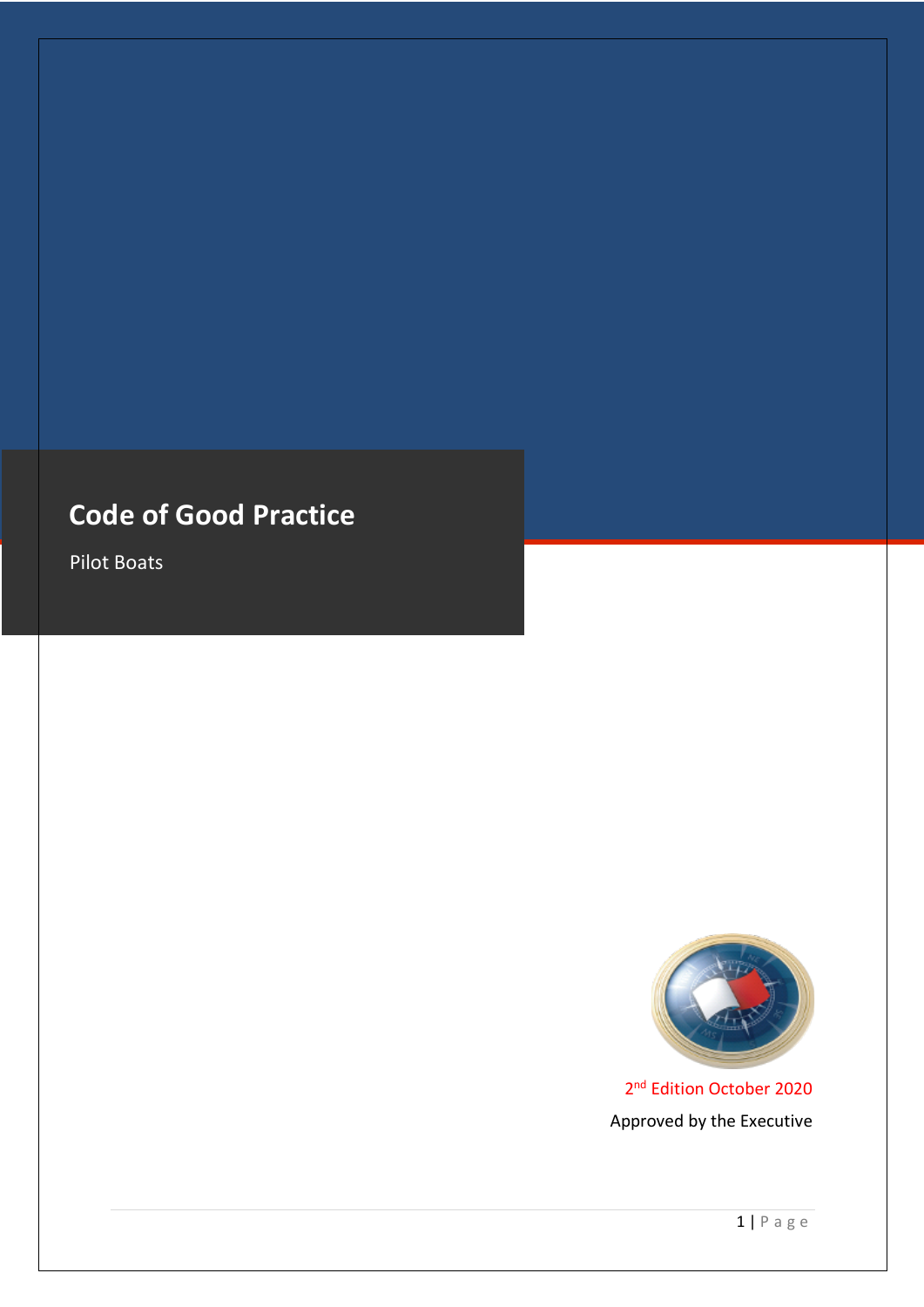Code of Good Practice – Pilot Boats, 2nd Edition October 2020

As approved by the Executive

Australasian Marine Pilots Institute Pty. Ltd C/- Level2, 128-134 Crown Street, Wollongong, NSW, 2500 AUSTRALIA email: admin@ampi.org.au Internet: www.ampi.org.au

ABN 80 139 920 335

© Copyright 2020 by Australasian Marine Pilots Institute

This work is protected by copyright. It's use outside of the restricted limits of the copyright law is not permitted without the approval of the publisher and is a punishable offence.

This particularly applies to the copying and translating, as well as saving and processing in electronic systems. All rights reserved.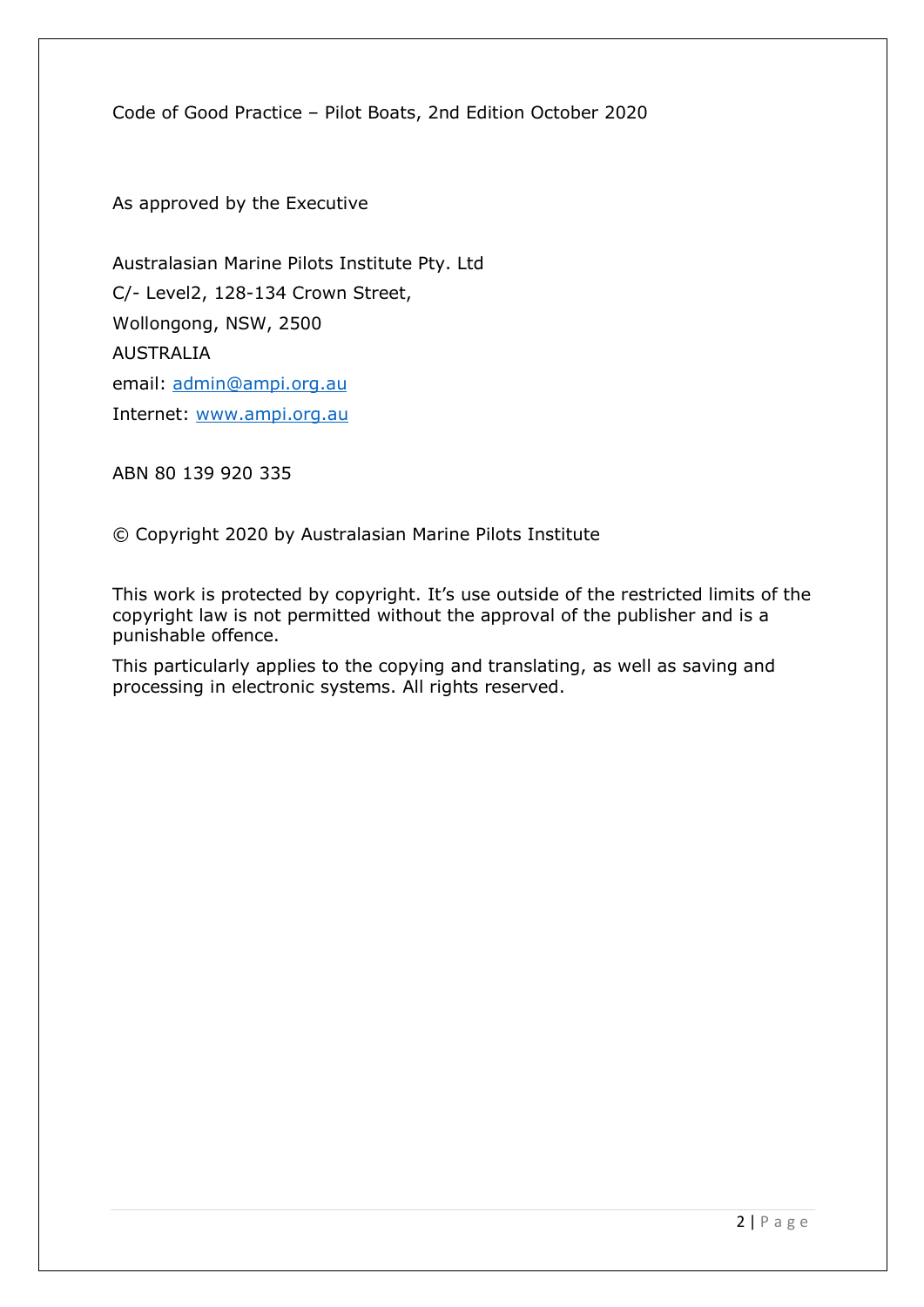# Contents

Page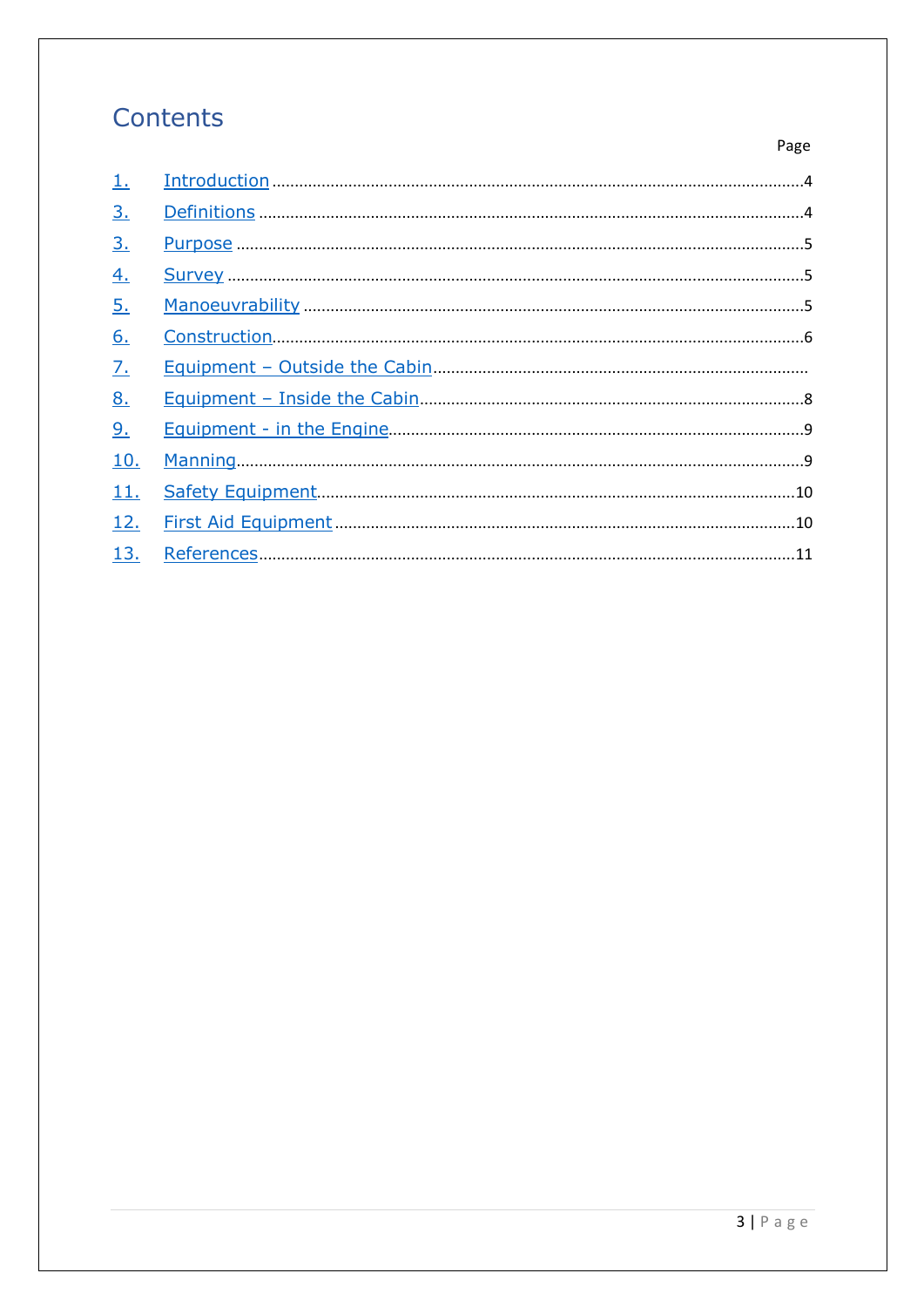# 1. Introduction

The primary aim in developing this Code has been to set standards of safety and protection for personnel on pilot boats. The level of safety it sets out to achieve is considered to be commensurate with the current expectations of seafarers and passengers. The Code relates especially to the construction of a pilot boat, its machinery, equipment and stability and to the correct operation of a boat so that safety standards are maintained.

# 2. Definitions

"**Pilot boat**" means a vessel employed or intended to be employed in pilotage services; and "Dedicated pilot boat" means a vessel used, or intended to be used, solely as a pilot boat. Occasional use of a dedicated pilot boat to carry personnel, mail and/or small quantities of stores to or from ships in the pilotage district may be considered compatible with the vessels use as a dedicated pilot boat.

"**NSCV**" National Standard for Commercial Vessels

"**Domestic commercial vessel**" means a vessel that is for use in connection with a commercial, governmental or research activity.

"**Sheltered waters**" includes smooth waters and partially smooth waters.

"**MPT**" Marine Pilot Transfer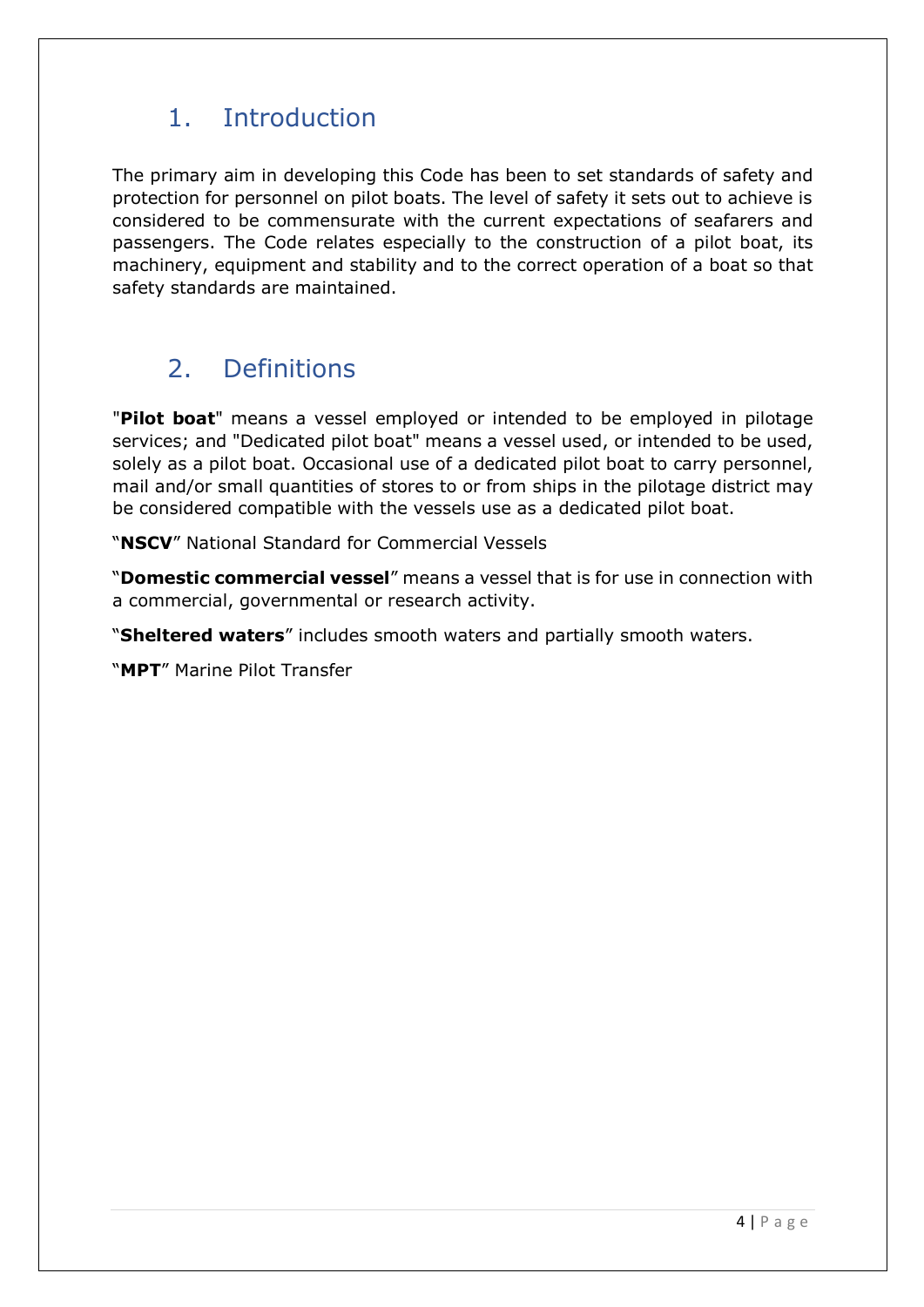# 3. Purpose

The purpose of a pilot boat is for the transfer of personnel at sea to and from the ships and to provide a stable platform for the embarkation and disembarkation once the boat is alongside the ship.

Pilot boats shall be constructed in such a way so as to:

- (i) adequately cope with the sea conditions which can reasonably be expected to exist in the pilotage area.
- (ii) be capable of effecting the transfer, embarkation and disembarkation of personnel safely, in reasonable comfort and without exposing either the personnel to be transferred or the boats' crew to undue stress or fatigue.

#### 4. Survey

A Pilot boat is defined in regard to survey as a domestic commercial vessel.

In Australia, domestic commercial vessels are regulated under the Marine Safety (Domestic Commercial Vessel) National Law Act 2012 (national law act). The national law act underpins the national system for domestic commercial vessel safety (national system). The standards for domestic commercial vessels is defined by the National Standards for Commercial Vessels (NSCV).

A vessel required to be used as a pilot boat should be built, surveyed and licensed to meet the NSCV requirements and additionally meet the specific requirements mentioned in this document.

The survey certificate should also define the area where the pilot boat is suitable to operate and the type of operation.

### 5. Manoeuvrability

A pilot boat shall:

- (i) be highly manoeuvrable with adequate reserve power to safely manoeuvre alongside ships under way.
- (ii) have excellent sea-keeping qualities suitable for operating in the maximum sea, swell and wind conditions, including any port specific requirements e.g. large tidal ranges and crossing bars which can reasonably be expected in the pilotage area during continuous pilotage operations.
- (iii) be able to safely manoeuvre to 'bowse the bow in' to aid in keeping the boat alongside a ship ensuring stability for MPT. Conversely the boat must be able to easily and quickly, peel away from a ships side at boarding speeds.
- (iv) have ample manoeuvrability for man overboard situations and search and rescue.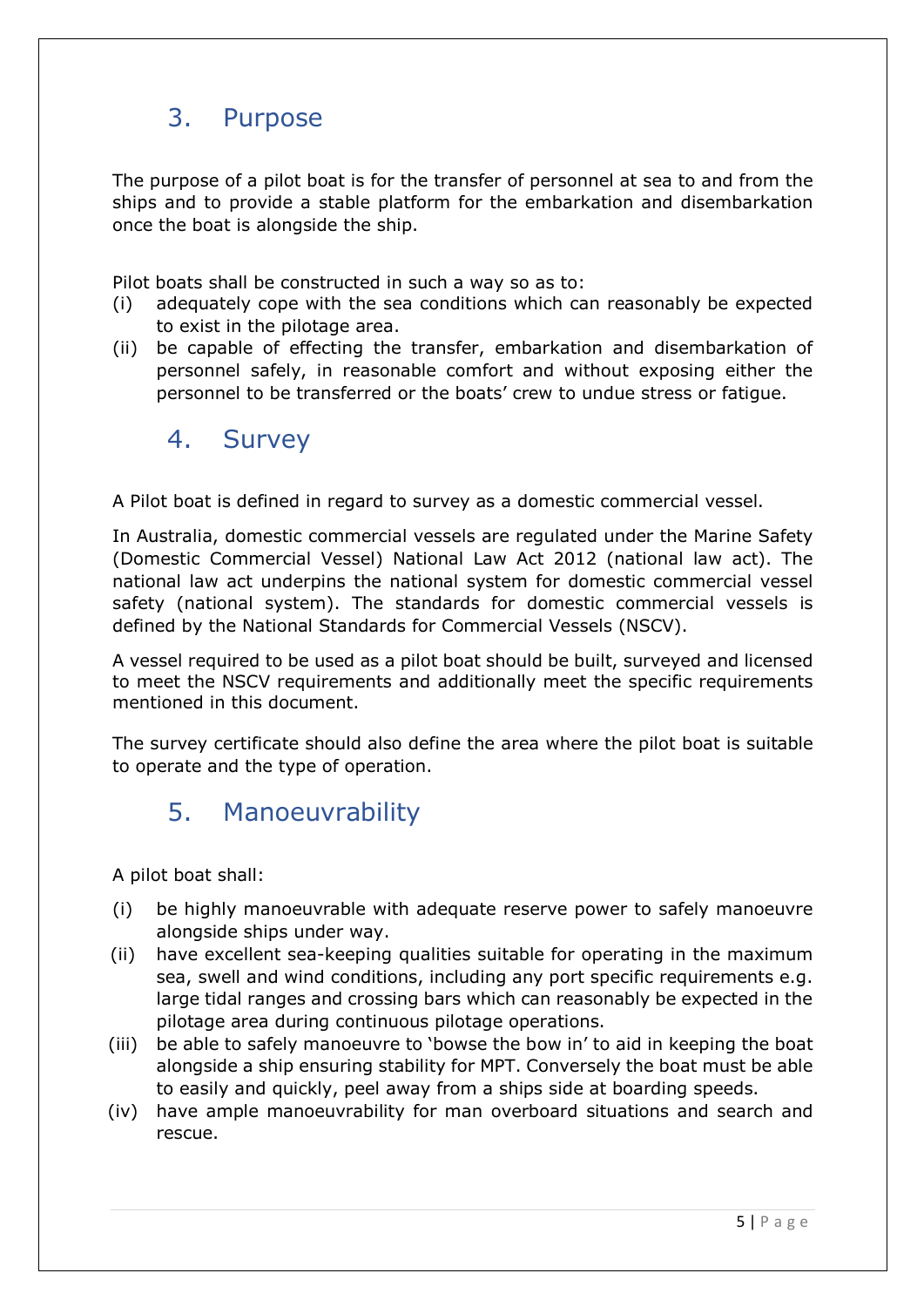# 6. Construction

- (i) A pilot boat hull shall:
	- a. have a design of hull structure and construction to provide strength and service life for its safe and effective operation, to withstand the sea and weather conditions encountered in its area of operation.
	- b. be built with adequate strengthening to absorb heavy impacts when coming alongside ships underway during MPT.
	- c. have a suitable fendering system to cushion heavy impacts when coming along side ships underway. The fendering should be along the gunwhales and extend partially onto the transom. The fendering system should not rely solely on tyres.
	- d. recommended have a proven self-righting capability to ensure the safety of the crew in heavy weather, if operating outside sheltered waters.
	- (ii) A pilot boat's external deck shall:
		- a. have the pilot transfer position forward of the wheelhouse
		- b. have good all-round visibility from the pilot boats Master's operating seated position.
		- c. have adequate visibility from the conning seated position of the foredeck and pilot ladder. The height of the safety rails should not obstruct the view from pilot boats Master's conning position.
		- d. have adequate visibility from the pilot boats Master's operating seated position so that the Marine Pilot can be seen from the time of leaving the foredeck of the pilot boat to when they enter the cabin and visa versa.
		- e. have normal means of access(door) from the cabin to the outside deck. The access should not be a forward-facing access.
		- f. have a continuous deck from the access to the foredeck, clear and free of obstructions with a minimum of 750mm and ideally 900mm between the gunwhale and superstructure. The deck should have a non-slip surface with sufficient camber to disperse water over the side of the boat. Suitable illumination for the passage of the Marine Pilot from the cabin to the foredeck.

#### 7. Equipment – outside the cabin

A pilot boat's external fittings shall include:

- (i) a high-quality searchlight which is permanently mounted and capable of rotating to illuminate the ships side forward, astern and on both sides of the boat. The search light should be capable of illuminating the pilot ladder, a ship draught marks and the sea area around the boat for search and rescue.
- (ii) recommended a thermal imaging camera for search and rescue and to identify wildlife, flotsam and debris in the water ahead of boat.
- (iii) external navigation lights and sound signal apparatus as required by the international collision regulations.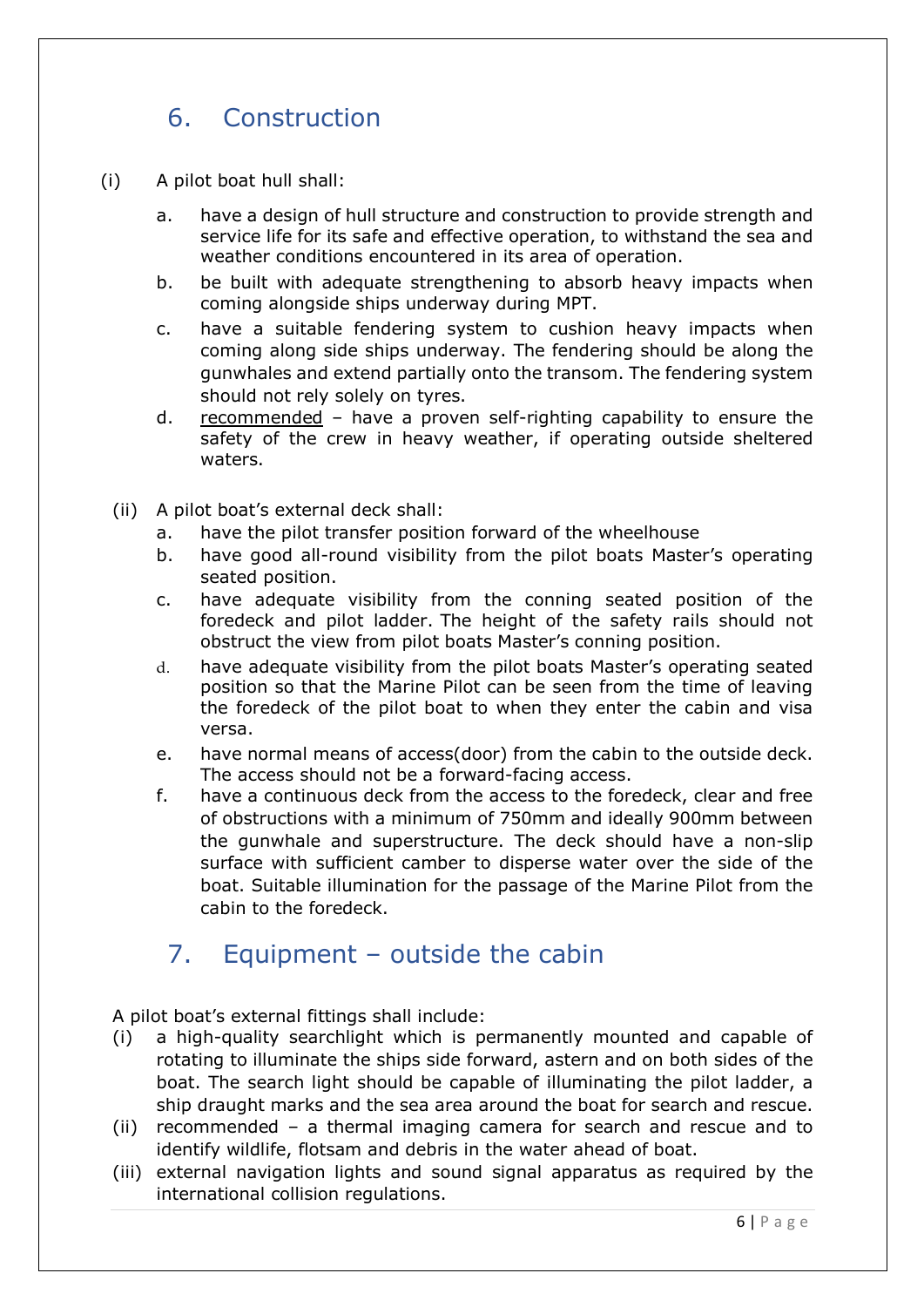- (iv) signage "PILOT" marked on the upper deck superstructure in large text greater than or equal to 300mm high.
- (v) capacity to anchor the boat and retrieve the anchor cable.
- (vi) a radar mast on top of the superstructure or cabin.
- (vii) fittings to mount a lifebuoy on the foredeck and near the main cabin access door or doors.
- (viii) fittings to mount a life-raft.
- (ix) fittings to mount an EPIRB
- (x) Windscreen wipers with freshwater washer supply suitable for use in rough weather. Truck wipers are not suitable.
- (xi) have an efficient, uninterrupted/continuous safety rail system from the cabin access to the foredeck, both from the port and starboard sides of the vessel. The system should have a clip-on harness traveller which moves freely and without adjustment over the full length of the safety rail. The rail system should be attached to the boat's structure and the clip-on safety harnesses should be designed, constructed, installed, tested and maintained to appropriate personal protective equipment standards, to the satisfaction of the Certifying Authority.
- (xii) The clip-on lanyard which connects the Marine Pilot to the traveller on the safety rail should be at a length to not allow the Marine Pilots torso to reach the edge of the pilot boat and not have fall-arrest mechanism in its makeup.
- (xiii) Rescue retrieval equipment should be provided as follows:
	- a. transom steps and/or ladder or equivalent side ladder or scrambling net.
	- b. at least 2 buoyant lifelines of not less than 18 metres in length. Each of the lifelines should have a quoit, or similar efficient throwing device, of appropriate weight secured to one end.
	- c. a long aluminium body hook to pull a person to the boat and the retrieval mechanism.
	- d. floodlights or spotlights suitably positioned to assist the search for a person in the water and to illuminate the recovery area.
	- e. a stern platform complete with propeller guard. The arrangement should enable the person to be retrieved in the horizontal position, in order to manage an exhausted person, an unconscious person or to reduce the risk of heart failure associated with hypothermia. (note a quick release side ladder complete with mechanical means to hoist a person from the sea may be used where a stern platform cannot be fitted)
	- f. Recommended, a second set of vessel operating controls adjacent to the recovery position if the position is not visible from the normal operating position.
	- g. The quality of materials, design and workmanship of construction of the mechanical means of retrieval should ensure that it can be rapidly deployed and will operate efficiently in an emergency. The efficiency of the equipment should be ensured by regular maintenance and testing.
	- h. all ladders and outside fittings such as overside steps or booms etc. should be of suitable materials, design and workmanship. Such equipment should be rigged onboard and inspected at regular intervals.
	- i. the arrangements should be provided to protect a person in the water from injury by the propeller(s). When it is impractical to fit a guard to the propeller(s), consideration should be given to alternative measures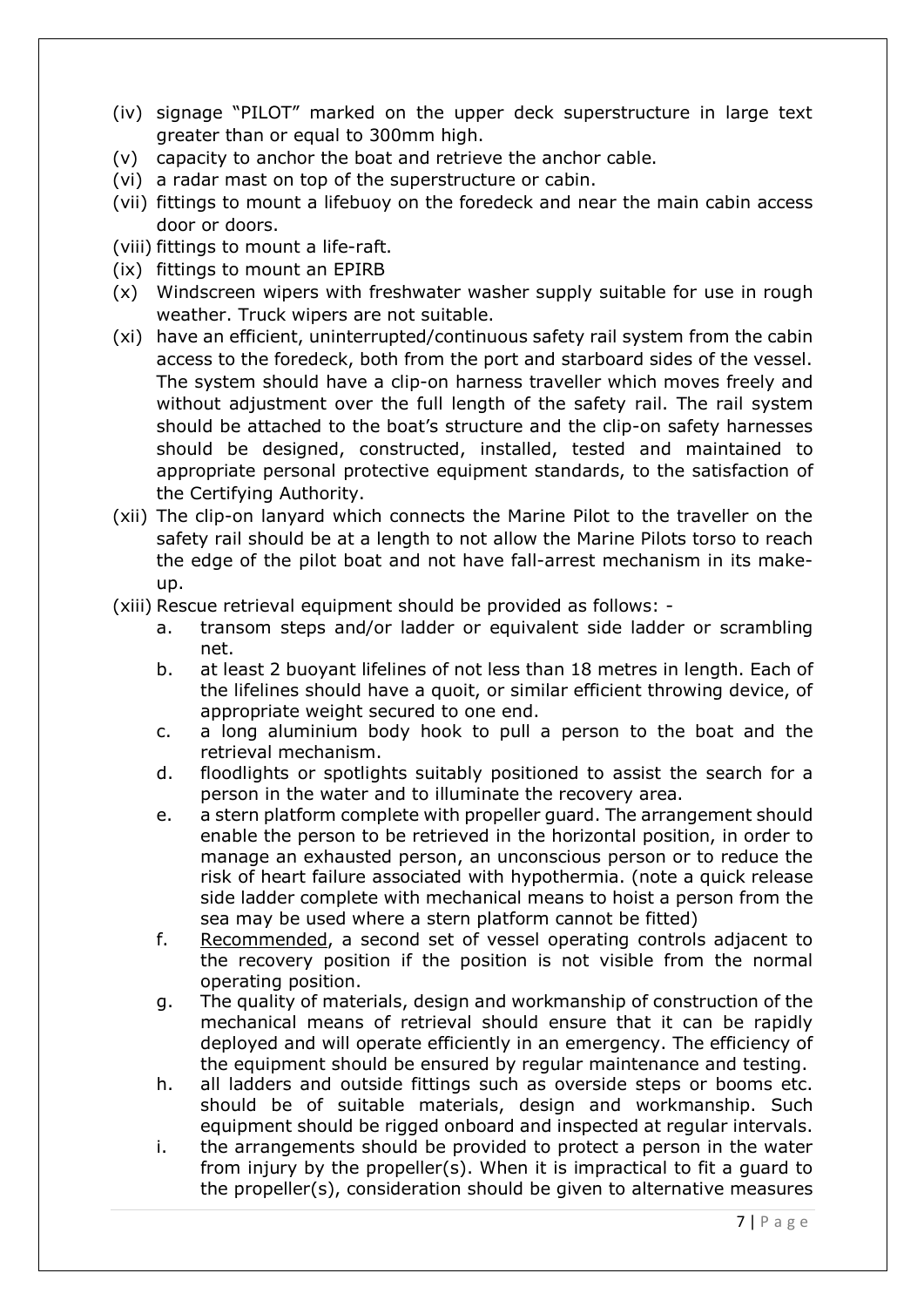such as the fitting of a drop-down gate/ladder to screen the propeller(s) or operational procedures which include the means to stop the propeller(s) immediately. (The arrangements should be approved by the Certifying Authority for the pilot boat).

- j. rescue retrieval equipment should be demonstrated by functional tests carried out under controlled safe conditions, to the satisfaction of the Certifying Authority. The functional tests should include a simulation of the pilot boat in the minimum manned condition with only the pilot boat Master and Deckhand onboard and in the event when the Deckhand falls overboard.
- k. It is recommended that competent harbour authorities (or the pilotage provider, in the absence of a competent harbour authority) require man-overboard retrieval exercises to be conducted by each pilot boat crew 6 monthly.

## 8. Equipment – inside the cabin

A pilot boat's internal Cabin fittings shall include:

- (i) high quality impact-absorbing fittings and seating for both crew and pilots to allow comfortable access to all necessary controls and operational equipment required to be used by both crew and pilots, suitable for the intended operating speed.
- (ii) for boats operating outside of sheltered waters, individual shock absorbent seating with headrests, footrests and movable armrests should be provided for all members of the Crew and the Marine Pilots to be carried. Seat belts should be provided for the safety of seated passengers and crew, particularly in the event of boat capsize and self-righting. Recommended the seat belts should be a 4-point harness system.
- (iii) noise suppression to meet the relevant Department of Occupational, Health, Safety and Welfare specifications and should not exceed 78 db in the wheelhouse for new boats.
- (iv) air-conditioning (heating and/or cooling) which can also be used for demisting, controls at the conning position.
- (v) navigation equipment including an echo sounder; radar(recommended ARPA function on radar), a GPS chart plotter(suitably large screen, with a dimmer and AIS overlay for ship identification, event marking and search and rescue), recommended, an class "A" AIS transponder, a steering compass, and 2 VHF radios.
- (vi) a steering auto pilot to assist with multiple tasks potentially required by the coxswain.
- (vii) main engine monitoring gauges at conning position should include engine RPM, oil pressure, water temperature, exhaust temperature and engine voltage.
- (viii) recommended an external hands-free 2-way audio communication system from conning position to the foredeck.
- (ix) recommended engine space monitoring video link, to allow for monitoring at the conning position.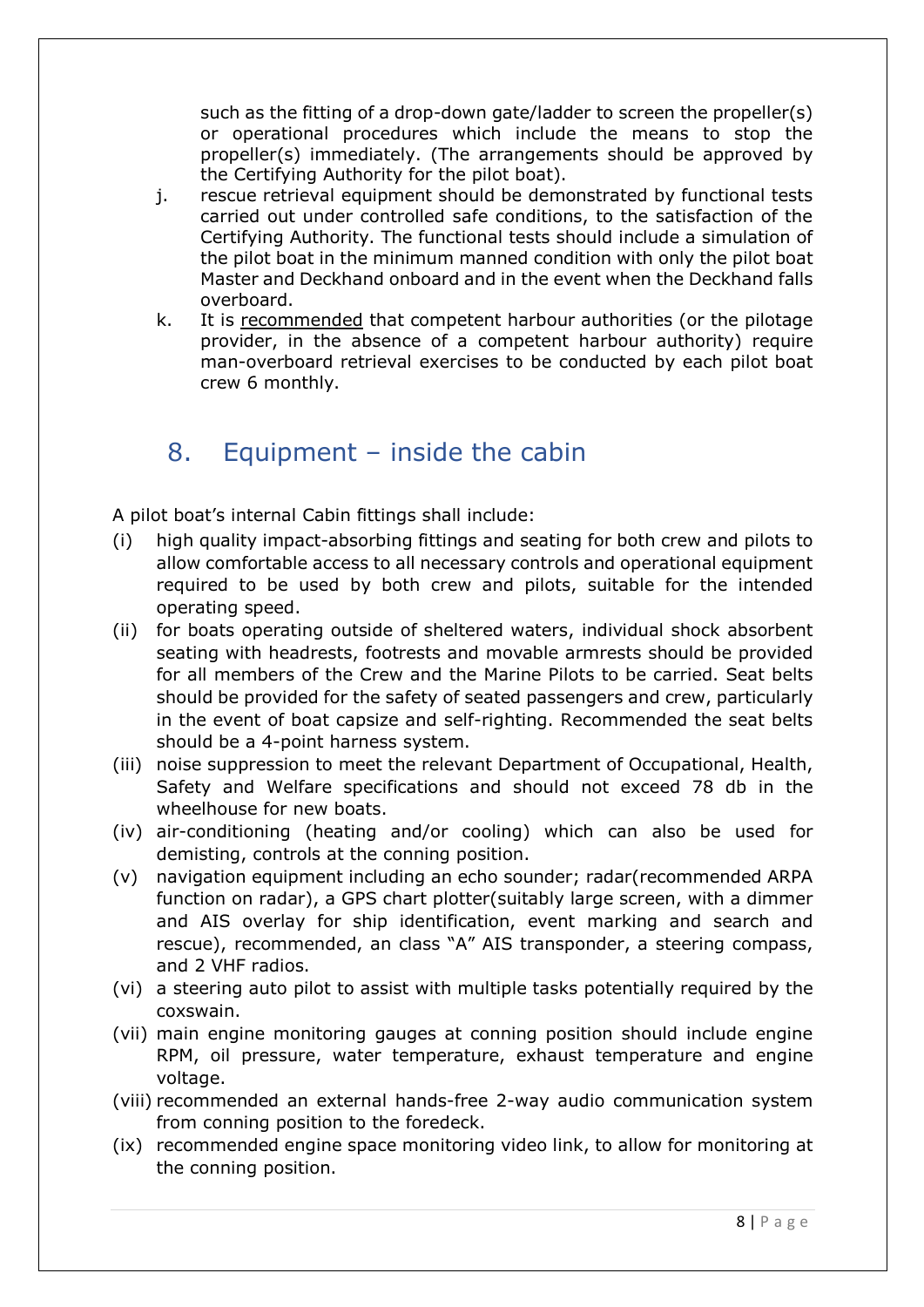(x) recommended – a suitably large independent thermal imaging camera and monitor with dimmer, at the conning position.

### 9. Equipment – in the engine compartment

Equipment should include:

- (i) the main engine(s) should not be a petrol engine.
- (ii) recommended a remote monitoring video camera.
- (iii) fire detection and alarm system, monitored from the conning position.
- (iv) emergency bilge pumps required by NSCV should be operable from the conning position.
- (v) all machinery should be managed by a planned maintenance system to ensure safety and reliability.

#### 10. Manning

A pilot boat should be manned by a minimum of 2 qualified persons, namely a pilot boat Master and a Deckhand who have completed the required inductions as per the pilot service's Safety Management System and can assist the Marine Pilot when embarking or disembarking.

The Maine Pilot Service, a competent harbour authority, and managing agent(s) of the pilot boat should be satisfied as to the competence and fitness for duty of these persons.

Qualifications and training of:

- (i) pilot boat Master is recommended to have suitable AMSA qualification for operating the vessel. Minimum qualification of Master 5
- (ii) pilot boat Master should be trained to manoeuvre a pilot boat on and off a ships side in a range of weather and swell conditions. Recommend competency of a pilot boats Master's be assessed or checked and documented 2 yearly.
- (iii) deckhand is recommended to have completed Elements of Shipboard Safety Course which includes a Survival at Sea Course.
- (iv) both pilot boats Master and Deck hand should be trained in the IMO Resolution A.1045(27) "Pilot transfer arrangements and IMO Resolution A.1108(29)(IMO Pilot Ladder Poster), so that problems and non-compliance of this standard identifiable by the boat crew.
- (v) recommended boat crew hold a First Aid Certificate issued by an approved training provider. The course should include managing fractures, compound fractures, blood loss, EAR and CPR, use of bandages, haemostatic dressings, tourniquets, shock management and pain management.
- (vi) recommended a defibrillation training course if this equipment is on board.
- (vii) recommended a oxy-resuscitation course if this equipment is on board.
- (viii) The pilot boats Master should be familiar with the boat's Stability Guidance Booklet as per NSCV.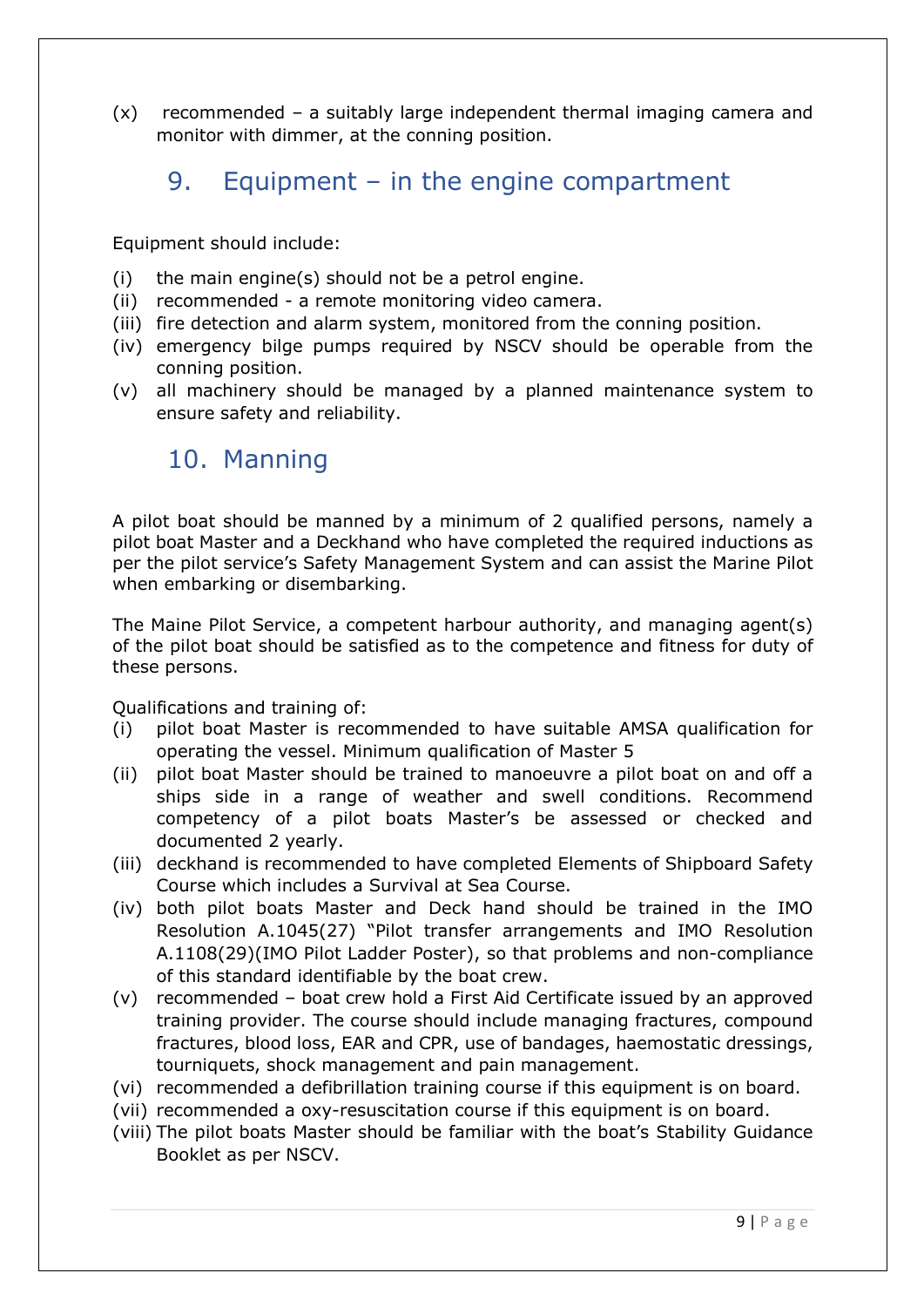## 11. Safety Equipment

The safety equipment shall include the following:

- (i) as per NSCV.
- (ii) any additional equipment can be assessed by a risk assessment and implemented by the pilot service.

### 12. First Aid Equipment

The first aid equipment shall include the following:

- (i) as per NSCV.
- (ii) any additional equipment can be assessed by a risk assessment and implemented by the pilot service.

It is recommended, the following first aid equipment to be added to the NSCV first aid equipment.

- (i) Israeli Bandage (Trauma wound dressings).
- (ii) Quik Clot's (Hemostatic dressings).
- (iii) SOF Tourniquets -Medical grade tourniquet designed to stop catastrophic bleeds, like amputations or severe crush.
- (iv) Quik lite (Portable stretcher).
- (v) a defibrillator.
- (vi) blanket(s) suitable to manage shock and hypothermia.

It is recommended that an additional risk assessment should be conducted if the voyage back to the boat harbour is greater than 30 minutes. In this risk assessment the following should be considered as additional equipment needed: (i) oxy-resuscitation kit.

- 
- (ii) pain management medication.

It is also recommended that a risk assessment is undertaken to work out how the injured person is transferred off the pilot boat into an ambulance or helicopter. Conducting a drill with local paramedics will highlight what deficiencies exist and or what is required to establish an effective procedure.